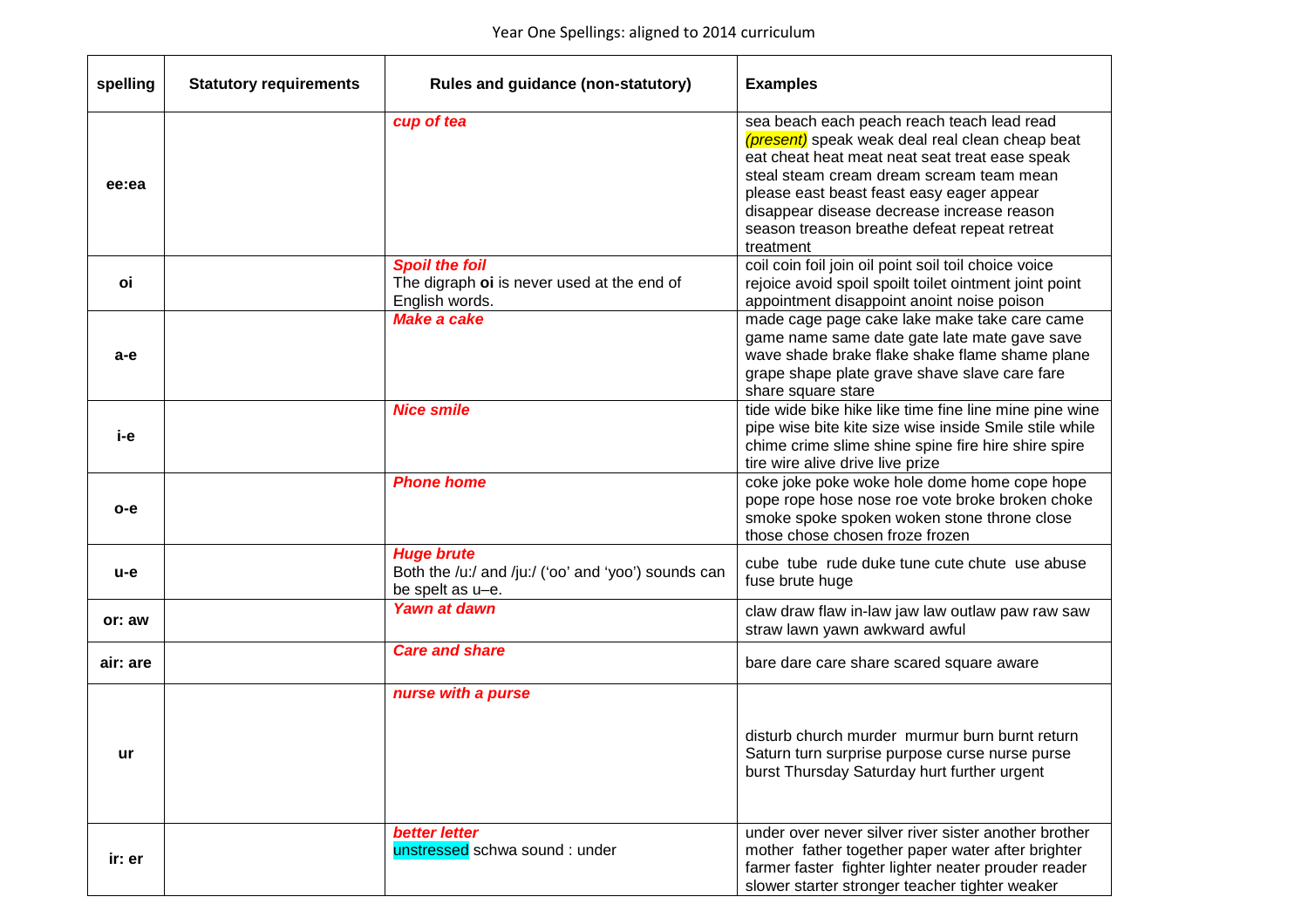|         |                                        |                                                                                                                                                                         | worker baker braver closer dancer driver larger later<br>liner maker nicer rider riper ruder shaver smiler<br>timer wider                                                                                                                                                                   |
|---------|----------------------------------------|-------------------------------------------------------------------------------------------------------------------------------------------------------------------------|---------------------------------------------------------------------------------------------------------------------------------------------------------------------------------------------------------------------------------------------------------------------------------------------|
| ir: er  |                                        | <b>Her serve</b><br>stressed sound : her                                                                                                                                | her herb verb term stern verse nerve serve                                                                                                                                                                                                                                                  |
| ir: ear | <b>Not on 2014</b>                     | <b>Early earthworm</b>                                                                                                                                                  | early earn earth earthquake earthworm heard learn<br>pearl rehearse research search yearn                                                                                                                                                                                                   |
| ow      |                                        | <b>Brown cow</b>                                                                                                                                                        | allow brow cow how now brown clown crown down<br>drown town crowd powder towel owl growl flower<br>power shower tower bow                                                                                                                                                                   |
| ai      |                                        | <b>Snail in the rain</b><br>The digraph ai is never used at the end of<br>English words.                                                                                | wait Gail hail nail pail sail again brain drain pain<br>grain paint plain rain saint train faith affair afraid<br>against bargain Britain certain complain curtain<br>complain curtain despair entertain fountain<br>mountain obtain praise raise refrain remain repair<br>straight traipse |
| oa      |                                        | Goat in a boat<br>The digraph oa is very rare at the end of an<br>English word.                                                                                         | load road toad loaf cloak oak soak soap boat coat<br>float gloat goat oat throat approach poach coach<br>goal groan loan moan boast coast roast toast                                                                                                                                       |
| oo: ew  |                                        | <b>Chew the stew</b><br>Both the /u:/ and /ju:/ ('oo' and 'yoo') sounds can<br>be spelt as ew. If words end in the /oo/ sound,<br>ew is a more common spelling than oo. | blew chew crew dew drew few flew grew Jew new<br>renew screw stew threw                                                                                                                                                                                                                     |
| ire     |                                        |                                                                                                                                                                         |                                                                                                                                                                                                                                                                                             |
| ear     |                                        | <b>Hear with your ear</b>                                                                                                                                               | dear ear fear hear near spear year                                                                                                                                                                                                                                                          |
| ure     | not in 2014 curriculum                 | Sure it's pure                                                                                                                                                          | sure pure treasure measure creature feature<br>miniature signature temperature                                                                                                                                                                                                              |
| $-ff$   | The sounds /f/, /l/, /s/, /z/          | The /f/, /l/, /s/, /z/ and /k/ sounds are usually                                                                                                                       | cliff sniff stiff huff puff stuff off                                                                                                                                                                                                                                                       |
| -11     | and /k/ spelt ff, ll, ss, zz<br>and ck | spelt as ff, II, ss, zz and ck if they come straight<br>after a single vowel letter in short words.                                                                     | ball call fall hall tall wall bell fell hell sell tell well yell                                                                                                                                                                                                                            |
| -SS     |                                        | Exceptions: if, pal, us, bus, yes.                                                                                                                                      | hiss kiss miss bless dress less mess press cross<br>across moss fuss                                                                                                                                                                                                                        |
| -ZZ     |                                        |                                                                                                                                                                         | buzz fizz frizz fuzz jazz whizz                                                                                                                                                                                                                                                             |
| -ck     |                                        |                                                                                                                                                                         | back pack rack sack kick lick pick sick tick deck<br>neck peck lock rock sock duck luck muck suck tuck<br>back crack lack rack stack track flick block clock<br>rock shock smock duck stuck truck                                                                                           |
| -nk     | The /ŋ/ sound spelt n<br>before k      |                                                                                                                                                                         | bank blank plank sank stank tank blink drink ink<br>pink sink stink wink                                                                                                                                                                                                                    |
| -tch    |                                        | The /tf/ sound is usually spelt as tch if it comes<br>straight after a single vowel letter.<br>Exceptions: rich, which, much, such.                                     | catch hatch latch match patch thatch watch sketch<br>fetch stretch itch pitch stitch switch witch kitchen<br>clutch hutch                                                                                                                                                                   |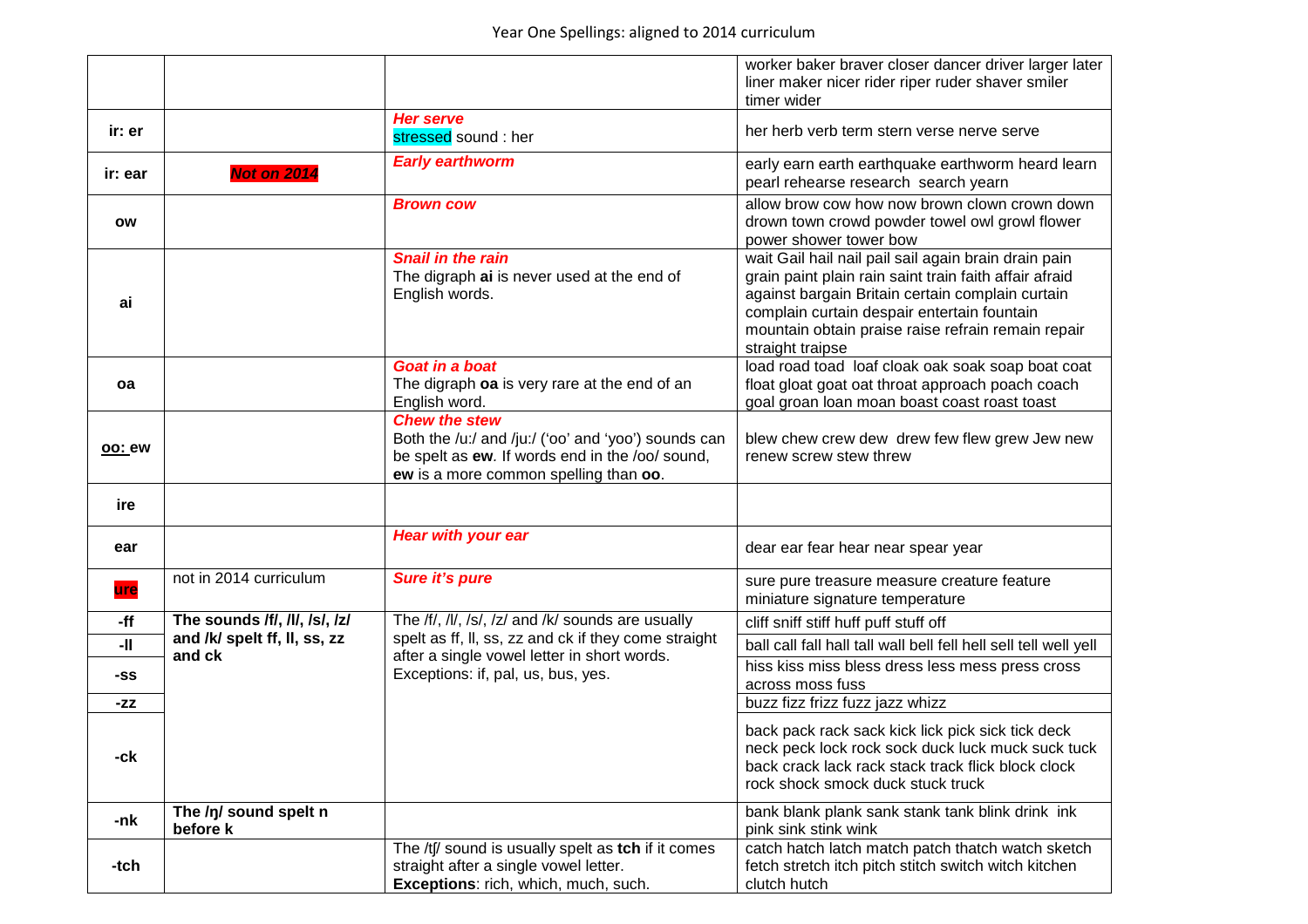|                                       |                                                      | English words hardly ever end with the letter v,                                                         |                                                                                                        |  |
|---------------------------------------|------------------------------------------------------|----------------------------------------------------------------------------------------------------------|--------------------------------------------------------------------------------------------------------|--|
| -ve                                   |                                                      | so if a word ends with a /v/ sound, the letter e                                                         | have live give                                                                                         |  |
|                                       |                                                      | usually needs to be added after the 'v'.                                                                 |                                                                                                        |  |
|                                       | Adding s and es to words                             | If the ending sounds like /s/ or /z/, it is spelt as $-$                                                 | cats hats nets nuts pets pots rats cups mops pips                                                      |  |
|                                       | (plural of nouns and the<br>third person singular of | s. If the ending sounds like /Iz/ and forms an<br>extra syllable or 'beat' in the word, it is spelt as - | beds lids pads rods vans bins hens bags legs pigs<br>boasts boats books chairs coins goals rooms seeds |  |
|                                       | verbs)                                               | es.                                                                                                      | shops teams bikes games homes shapes tubes                                                             |  |
|                                       |                                                      |                                                                                                          | cages noises pages prizes roses sizes cooks                                                            |  |
| -S                                    |                                                      |                                                                                                          | thinks sweets screams speaks waves hopes hates                                                         |  |
|                                       |                                                      |                                                                                                          | slides likes addresses                                                                                 |  |
|                                       |                                                      |                                                                                                          | angles bubbles diseases farmers flowers horses                                                         |  |
|                                       |                                                      |                                                                                                          | houses markets murderers nights nurses parks                                                           |  |
|                                       |                                                      |                                                                                                          | puppets shirts streams surprises                                                                       |  |
|                                       |                                                      |                                                                                                          | benches lunches beaches peaches gases buses                                                            |  |
| -es                                   |                                                      |                                                                                                          | brushes bushes crashes fishes wishes classes<br>dresses glasses kisses boxes foxes sixes taxes         |  |
|                                       |                                                      |                                                                                                          | buzzes coaches teaches preaches reaches fishes                                                         |  |
|                                       |                                                      |                                                                                                          | rushes wishes crushes hisses fizzes churches                                                           |  |
|                                       | Adding the endings -ing, -                           | -ing and -er always add an extra syllable to the                                                         | beating boiling coaching fishing floating joining                                                      |  |
|                                       | ed and -er to verbs where                            | word and -ed sometimes does.                                                                             | looking painting preaching reading sailing shooting                                                    |  |
|                                       | no change is needed to the                           | The past tense of some verbs may sound as if it                                                          | sleeping teaching thinking burning counting                                                            |  |
| -ing                                  | root word                                            | ends in /Id/ (extra syllable), /d/ or /t/ (no extra                                                      | discovering disturbing drawing filtering frightening                                                   |  |
|                                       |                                                      | syllable), but all these endings are spelt -ed.                                                          | gleaming hurting murmuring parking renewing                                                            |  |
|                                       |                                                      | If the verb ends in two consonant letters (the<br>same or different), the ending is simply added         | returning starting streaming throwing watering<br>working                                              |  |
|                                       |                                                      | on.                                                                                                      | asked blocked called camped crossed killed packed                                                      |  |
|                                       |                                                      | hunting, hunted, hunter, buzzing, buzzed,                                                                | passed pecked picked pressed puffed rocked                                                             |  |
|                                       |                                                      | buzzer, jumping, jumped, jumper                                                                          | sacked sniffed tricked                                                                                 |  |
|                                       |                                                      |                                                                                                          | walked enjoyed joined moaned nailed opened                                                             |  |
|                                       |                                                      |                                                                                                          | played sailed looked cooked soaked booted floated                                                      |  |
|                                       |                                                      |                                                                                                          | heated invented noted painted pointed shifted                                                          |  |
| -ed                                   |                                                      |                                                                                                          | waited dented dusted ended funded grunted                                                              |  |
|                                       |                                                      |                                                                                                          | handed hunted landed lifted listed melted mended<br>planted rusted tested assorted crowded disobeyed   |  |
|                                       |                                                      |                                                                                                          | displeased disturbed flawed frightened marked                                                          |  |
|                                       |                                                      |                                                                                                          | murdered powered sorted turned surrounded                                                              |  |
|                                       |                                                      |                                                                                                          | discovered started revisited exploited obtained                                                        |  |
|                                       |                                                      |                                                                                                          | remained repaired cemented complained                                                                  |  |
| -er                                   |                                                      |                                                                                                          | hunter jumper buzzer boxer runner walker singer                                                        |  |
| -er                                   | Adding -er and -est to                               | As with verbs (see above), if the adjective ends                                                         | colder longer older richer smaller smoother sweeter                                                    |  |
|                                       | adjectives where no                                  | in two consonant letters (the same or different),                                                        | taller braver closer riper safer wider wiser                                                           |  |
|                                       | change is needed to the                              | the ending is simply added on.                                                                           | coldest longest oldest richest smallest sweetest                                                       |  |
| -est                                  | root word                                            |                                                                                                          | bravest safest brightest fastest kindest neatest<br>slowest strongest weakest wildest bravest closest  |  |
|                                       |                                                      |                                                                                                          | largest latest nicest ripest rudest                                                                    |  |
| <b>Continuation of vowel digraphs</b> |                                                      |                                                                                                          |                                                                                                        |  |
|                                       |                                                      |                                                                                                          |                                                                                                        |  |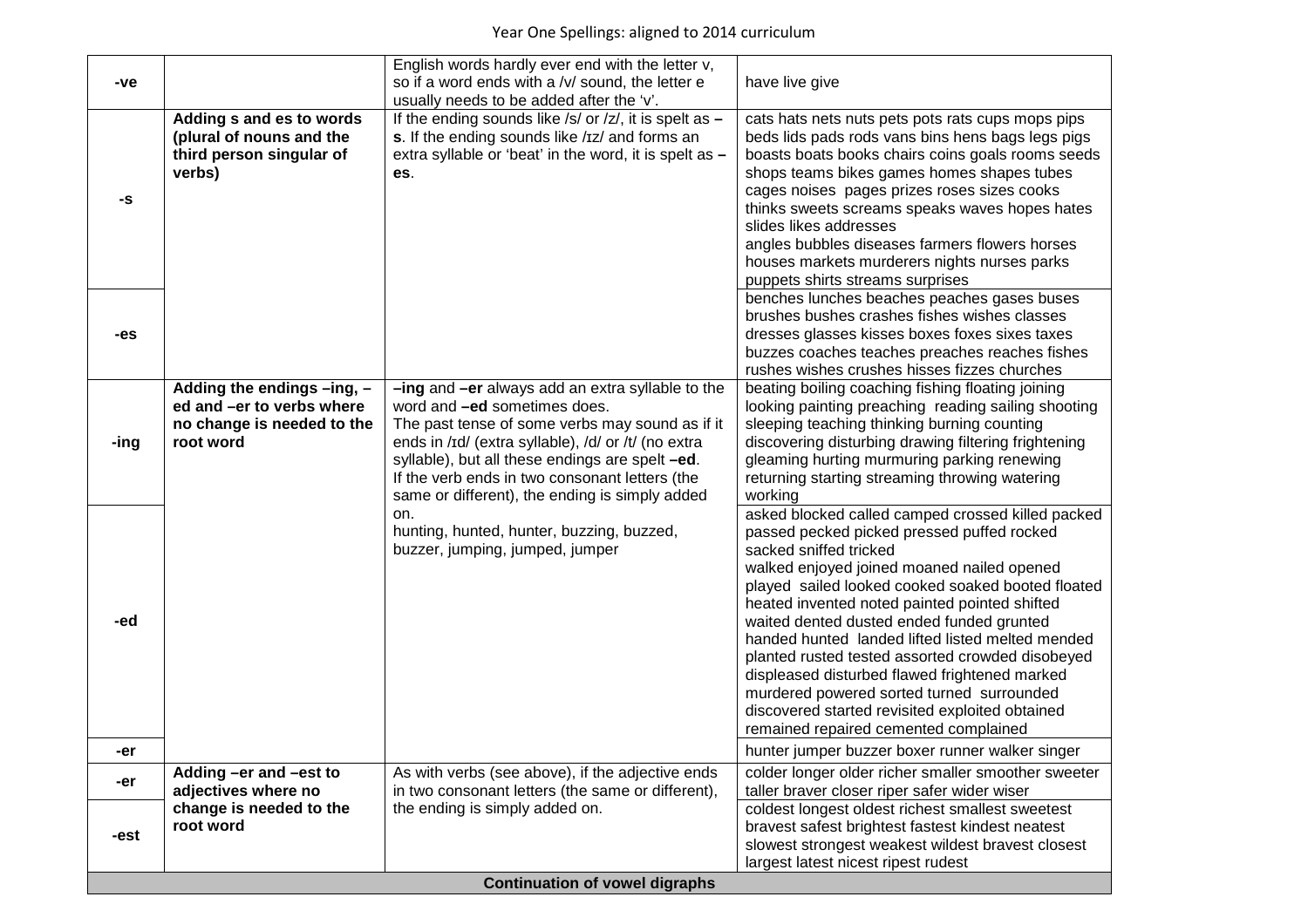| $e-e$     |                                |                                                                                                                                                                | these theme complete                                                                                                                                                                                    |
|-----------|--------------------------------|----------------------------------------------------------------------------------------------------------------------------------------------------------------|---------------------------------------------------------------------------------------------------------------------------------------------------------------------------------------------------------|
| e:ea      |                                | <b>Bread is ready</b>                                                                                                                                          | bread dead head instead read ready spread thread<br>meadow deaf health weapon measure pleasure<br>treasure breath death feather weather leather<br>threaten heaven heavy                                |
| <b>oe</b> |                                | Toe goes in a sock                                                                                                                                             | toe goes buffaloes cargoes dominoes echoes<br>eskimoes heroes mangoes potatoes tomatoes<br>volcanoes ]                                                                                                  |
| oo: ue    |                                | A true clue<br>Both the /u:/ and /ju:/ ('oo' and 'yoo') sounds can<br>be spelt as ue. If words end in the /oo/ sound,<br>ue is a more common spelling than oo. | blue clue true rescue Tuesday                                                                                                                                                                           |
| igh: ie   |                                | Tie up a pie<br>Links to past tense rule for a word ending in a y.<br>Change the y to i.                                                                       | lie tie pie applied cried denied fried lied relied<br>replied satisfied spied supplied tried                                                                                                            |
| ee: ie    |                                | <b>Believe to achieve</b>                                                                                                                                      | achieve belief believe brief chief field fiend friend<br>grief mischief niece piece pier relief shield shriek<br>siege thief                                                                            |
| or: or    |                                | <b>Torn corn</b>                                                                                                                                               | or cord fork form worn fort deform storm born corn<br>morning torn horse north port short snort sort sport<br>cornet                                                                                    |
| or: ore   |                                | <b>Score more</b>                                                                                                                                              | more score before wore shore                                                                                                                                                                            |
| or: au    |                                | <b>Autumn sauce</b>                                                                                                                                            | sauce saucer fault haul autumn trauma haunt<br>launch laundry taunt applause august because<br>cause clause pause author                                                                                |
| air: ear  |                                | <b>Wear a bear!</b>                                                                                                                                            | bear pear wear                                                                                                                                                                                          |
| ee: -y    |                                |                                                                                                                                                                | bony flaky greasy lazy nosy prickly rosy scary<br>shiny slimy smiley smoky sparkly spiky stony tasty<br>wavy                                                                                            |
| ur        | not in 2014 curriculum         | <b>Nurse with a purse</b>                                                                                                                                      | church purse nurse turn disturb burn surprise                                                                                                                                                           |
| ph        | <b>New consonant spellings</b> | The /f/ sound is not usually spelt as ph in short<br>everyday words (e.g. fat, fill, fun).                                                                     | dolphin alphabet autograph autobiography<br>biography cellophane elephant geography graph<br>nephew orphan paragraph phantom phase<br>pheasant phrase photocopy photograph physical<br>sphere telephone |
| wh        | ph and wh                      |                                                                                                                                                                | whale what wheat when where whether which while<br>whine whisker whisper whistle white who whole<br>whose why anywhere everywhere somewhere                                                             |
| c: k      | Using k for the /k/ sound      | The /k/ sound is spelt as 'k' rather than as c<br>before e, i and y.                                                                                           | Kent kept kill king kiss skid skill skin skip sky kit<br>frisky sketch                                                                                                                                  |
| un-       | Adding the prefix -un          | The prefix un- is added to the beginning of a<br>word without any change to the spelling of the<br>root word.                                                  | unable unbeaten unblock uncover uncut undo unfair<br>unfit unfold unhappy unkind unload unlucky unpack<br>unselfish unwell unwilling unwind unaccompanied                                               |